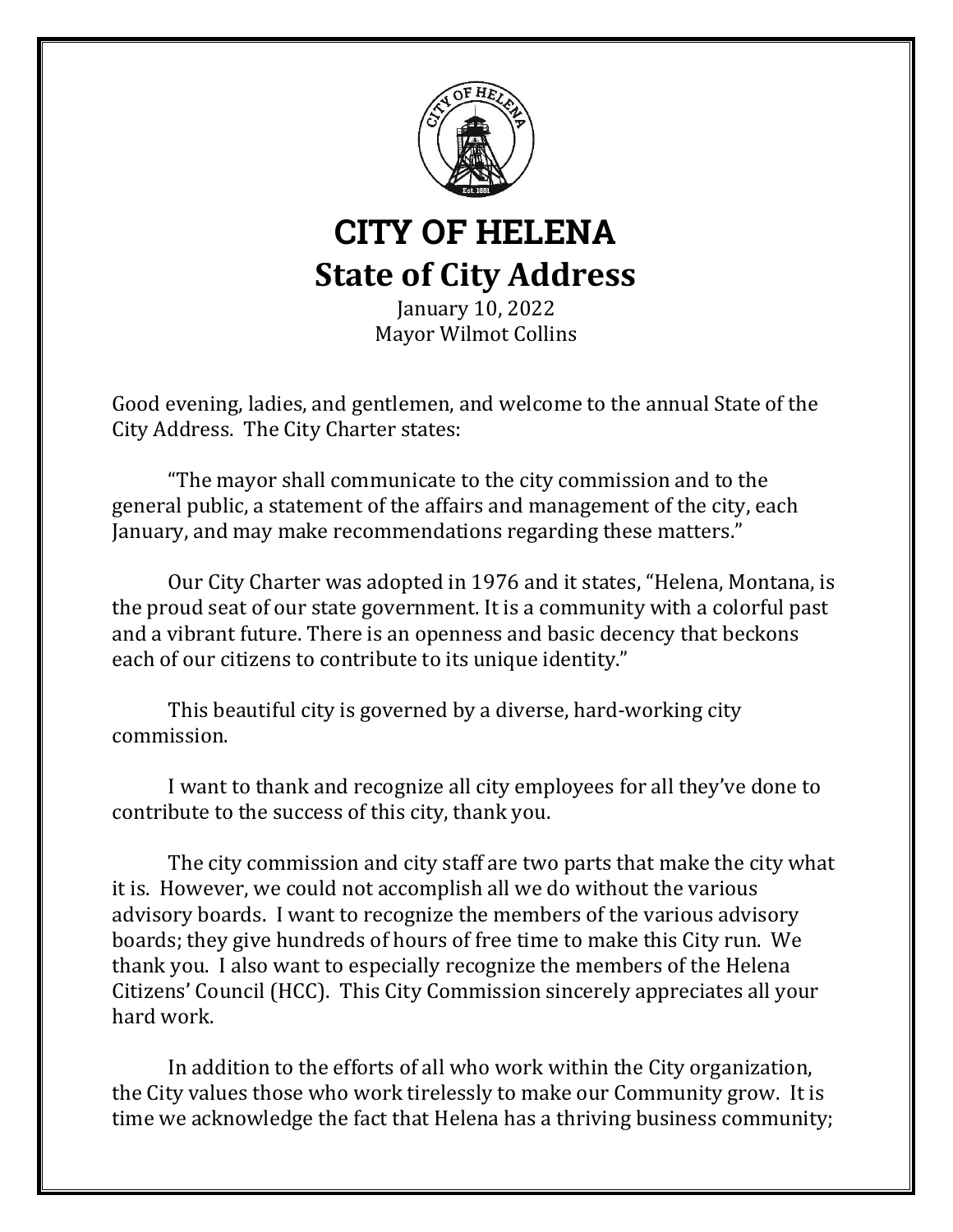therefore, we must support those policies and initiatives that will continue to develop a strong and diverse economy.

It is very important that we recognize the day-to-day work of the City and not take it for granted. We've continued to deliver essential services to our community of Helena: plowing the streets, fixing potholes, responding to emergency calls, patrolling the community, collecting garbage, etc. However, I also want to recognize several accomplishments from 2021:

**Tonight, I would like to share with you the accomplishments achieved despite the many challenges of 2021. As well as, the ongoing projects the City government is implementing to realize the Commission's Strategic Outcomes in 2022.**

#### **CITY MANAGER 2021 Accomplishments**

- Continued responding to the COVID-19 pandemic, through each of its variants including completion of services to the community with marginal impacts to the community.
- Completed over 300 community meetings with organizations and stakeholders in the community to increase access to the City Manager and share what has gone well or needs improvement.
- Implemented a Communications and Engagement Program including the launch of Be Heard Helena increasing citizen input on key issues citywide.
- Adopted a balanced FY2022 budget on time including the implementation of a citywide Work Plan to communicate work funded and completion of that work in alignment with the Commission's Strategic Objectives.
- Completed the Fiscal Stability Analysis, developed three-year stability plan and began implementation.
- Hired the Public Works Director, Human Resources Director, and Fire Chief.
- Launched an Economic Development recruitment tool that includes Helena specific details, and videos sharing what it is like to live, work, and enjoy Helena.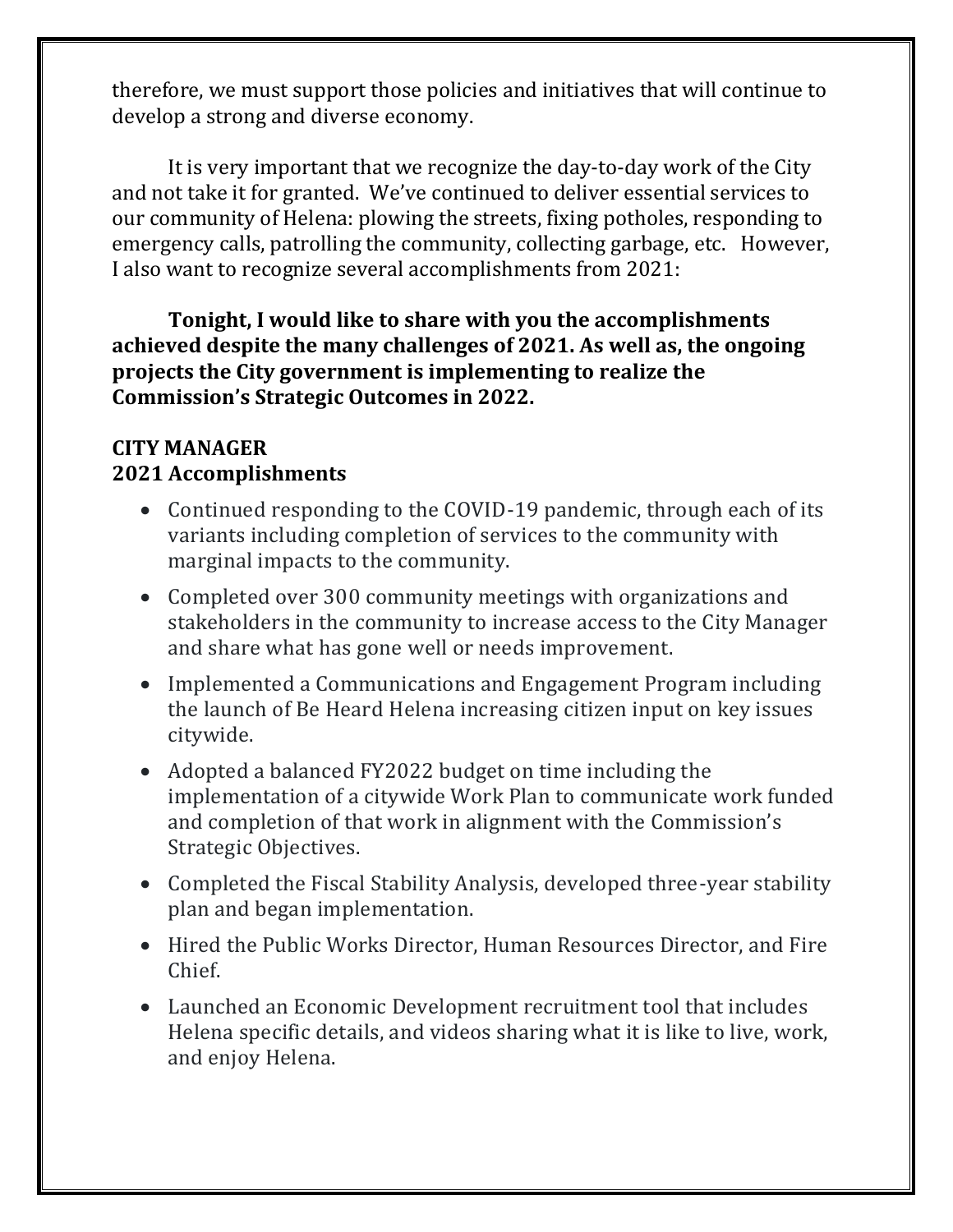#### **2022 Goals**

- Hire a Community Development Director, Police Chief, and Parks Director.
- Integrate employee climate survey results into strategies that set Helena apart as an employer of choice.
- Stabilize staffing in all departments.
- Maintain minimal interruptions to services in the community based on changes in COVID-19, weather, and other unforeseen elements.
- Implement spending of federal stimulus dollars in response to COVID-19.
- Complete the FY2022 Work Plan and establish a Strategic Plan with the City Commission beyond the FY2022 budget.

# **CITY ATTORNEY 2021 Accomplishments**

- The City Attorney's Office was able to grow its staffing to better serve the City and its residents. Additional staff and promotion of existing City employees allowed the City to provide more research and advice on requests for legal opinion, take an active role in Helena's DUI Court implementation, and free up the City Attorney to focus on high-level advice needed by the City.
- Improved efficiency by implementing cloud storage and digital workflow of internal documents, including digital agreement review and execution.
- Contracted with a new software provider to streamline and improve prosecution services and continue the implementation of a paperless criminal justice system.
- Implemented a pilot deferred prosecution program to reduce strain on the court docket.
- The City Attorney's Office also assisted in negotiating a franchise for a new triple play provider, expanding Helena residents' options when it comes to internet, TV, and phone.

# **2022 Goals**

• This year the City Attorney's Office will continue to explore expanded prosecution-based victim services and a misdemeanor probation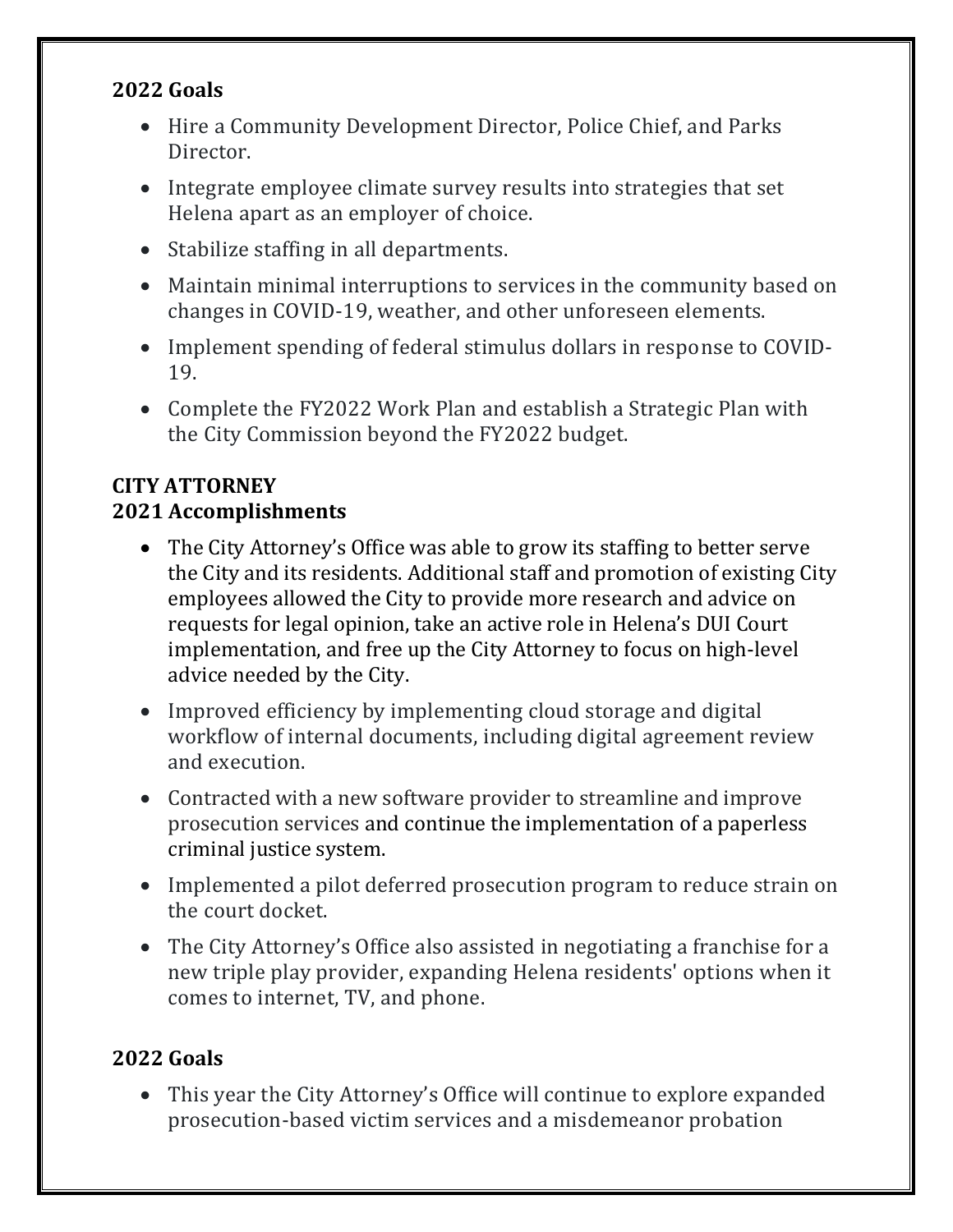program that will make completion of court mandated treatment and counseling economically feasible for defendants.

• Additionally, the City Attorney's Office will work to complete records retention review of records that are almost 60 years old.

#### **COMMUNITY DEVELOPMENT 2021 Accomplishments**

- The Building Division processed over 400 building and building related permits this part year, resulting in:
	- $\circ$  \$22 million + in construction for new and remodeled single-family homes.
	- o More than \$27 million in multifamily construction
	- $\circ$  \$114 million + in commercial construction.
	- o Notable projects this year were the new buildings for the State Historical Museum and new construction of the Shodair facilities and the completion of the Seeley building.
- The City received a CARES CDBG grant for \$607,000 to assist the YWCA in the rehabilitation and remodel of their facility.
- The Housing Trust was established and funded \$1.9 million.
- The City received a Planning grant and is working with our partners of Our Redeemers Lutheran Church, Habitat for Humanity; Rocky Mountain Development Council; YWCA and Trust Montana to create over 100 affordable housing units on the church property.

# **2022 Goals**

- Fund the City's first project through the Housing Trust Fund
- Launch our Single-Family Home Rehabilitation program
- Complete our first Neighborhood Plan

#### **FACILITIES 2021 Accomplishments**

- The Community Facilities Department was busy in 2021, helping to keep City buildings open and safe during the pandemic.
- Facilities staff led the efforts to improve and reconfigure the Law & Justice Center for Police Department Administration offices and Sheriff/Coroner's Offices.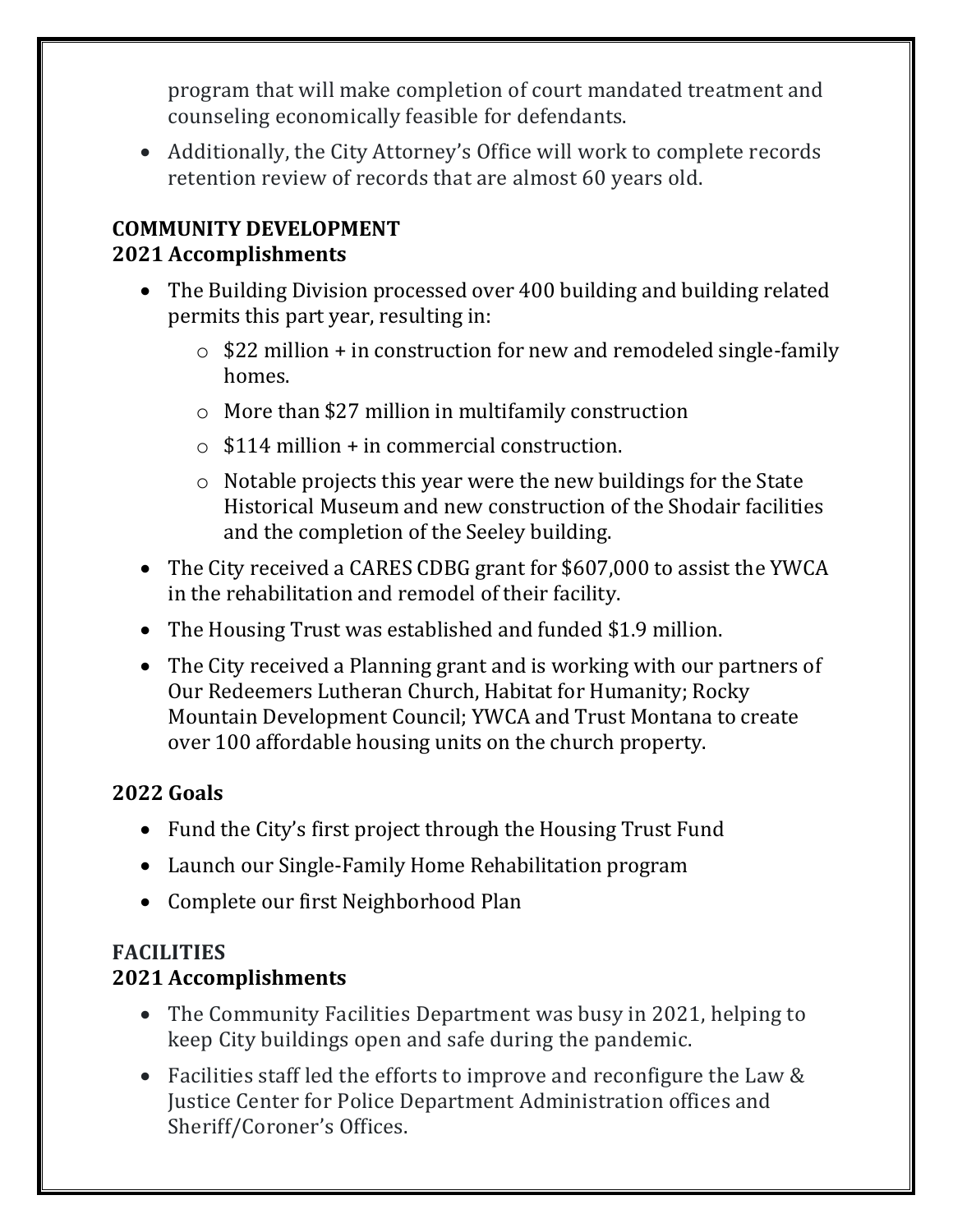#### **2022 Goals**

- The Facilities Department is working on hiring an engineering firm to perform a study on current energy efficiency at all City facilities. The City's goal is to make all facilities 50% energy efficient by 2026.
- The Department will continue designing changes to the North City-County Building parking lot to better comply with ADA regulations. The project is expected to begin in early summer of 2022.

# **FINANCE AND UTILITY SERVICES 2021 Accomplishments**

- The Finance Department was busy in 2021 helping to deliver a comprehensive Budget Document for FY22, focused on the Commission's strategic objectives and Department work plan. Staff also developed meaningful budget and reserve policies that are guiding our efforts toward financial resiliency.
- The Finance department is leading two major technology upgrades that will improve efficiencies as well as customer experience. The Department started the process of replacing the City's Enterprise Resource Planning software. The Utility Services team is also working on rolling out a new billing portal for customers to view and pay utility bills online.

# **2022 Goals**

- In 2022, the Finance Department is focused on continuing efforts with process improvements, developing and revising critical policies and procedures.
- The Budget staff will help administer roughly \$8.4 million in ARPA funds.
- The Finance Department is developing a new capital improvement plan that is policy driven and prioritizes critical infrastructure to best meet the needs of the city. We will incorporate this new plan in our Fiscal Year 2023 budget process.

#### **FIRE 2021 Accomplishments**

• The Helena Fire Department was incredibly busy in 2021, answering 4,268 calls for service throughout the year.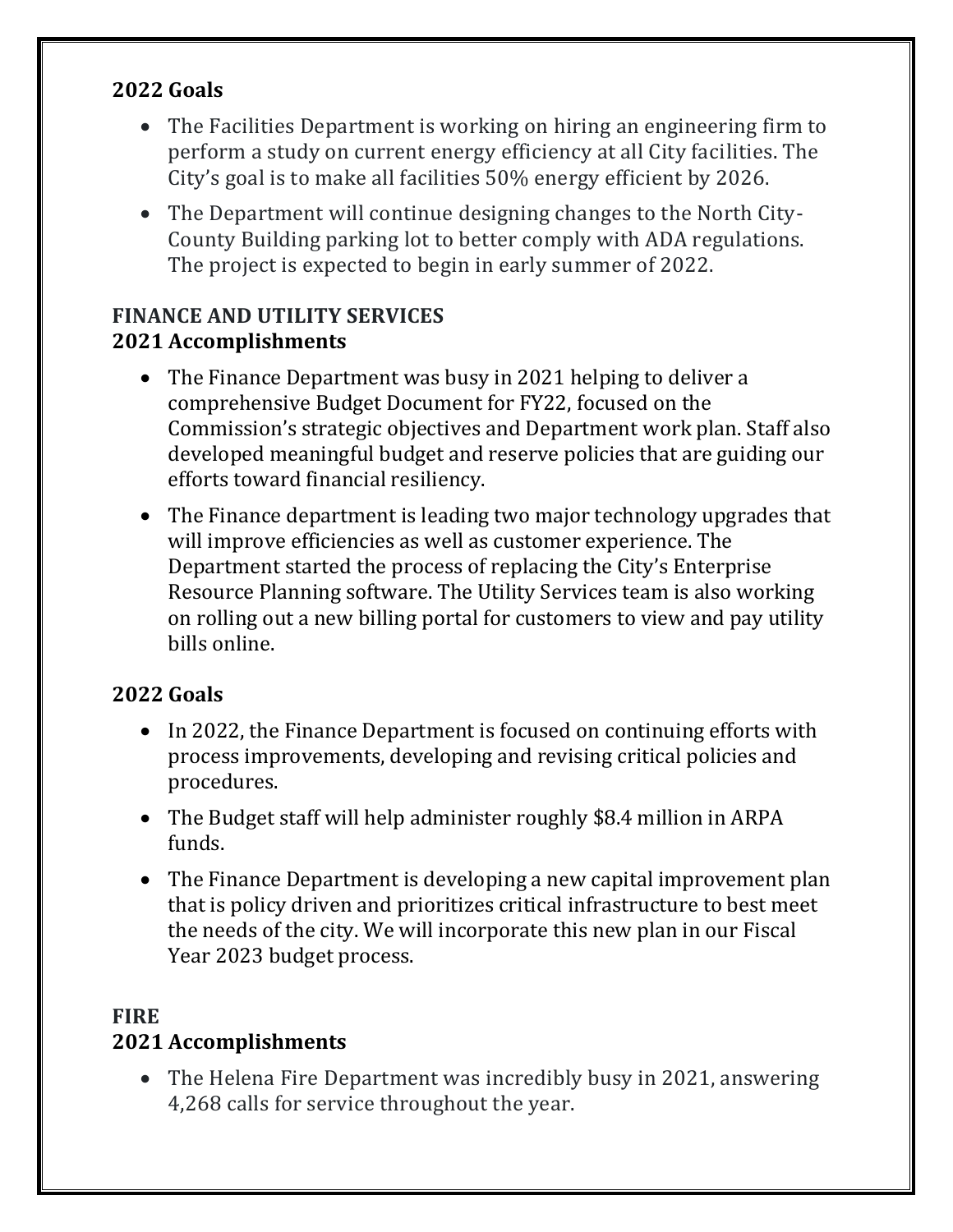- The department underwent a change in leadership, with Chief Ken Wood retiring and Assistant Chief Jon Campbell being promoted to Fire Chief.
- The Department added a new Fire Inspector position, which plays a critical role in protecting the community.
- The Fire Department started the process of developing a Master Plan, led by Emergency Services Consulting International. The Master Plan, which is expected to be presented to the Commission in the next few months, will inform many of the department's goals moving forward.

#### **HUMAN RESOURCES 2021 Accomplishments**

- The Human Resources Department was busy helping recruit employees for critical vacant positions throughout 2021. The HR Department helped explore new recruitment avenues and employ creative retention strategies.
- The HR Department has played an integral role in helping staff navigate the COVID pandemic. HR has helped provide rapid testing for City employees, along with implementing protocols to aid the mitigation of spreading the virus.
- HR focused on employee collaboration, developing an Employee Advisory Group to support and advise the department in matters impacting staff.
- A Workplace Climate Survey was developed and distributed by the HR Department this past year, which garnered a nearly 60% return rate.
- The HR Department played an integral role in negotiating two major labor contracts with the International Association of Firefighters Local #448 and the Helena Police Protective Association.
	- o The City is currently in Labor Management Committee discussions with the Helena Police Protective Association regarding two initiatives: development and implementation of a disciplinary policy and officer mental health.

# **2022 Goals**

- The Human Resources Department is focused on moving forward its long-term goal of being the #1 Employer of all cities in the State of Montana by 2026.
	- o One important piece of this process is completing an internal salary analysis, which the HR Department is currently going through.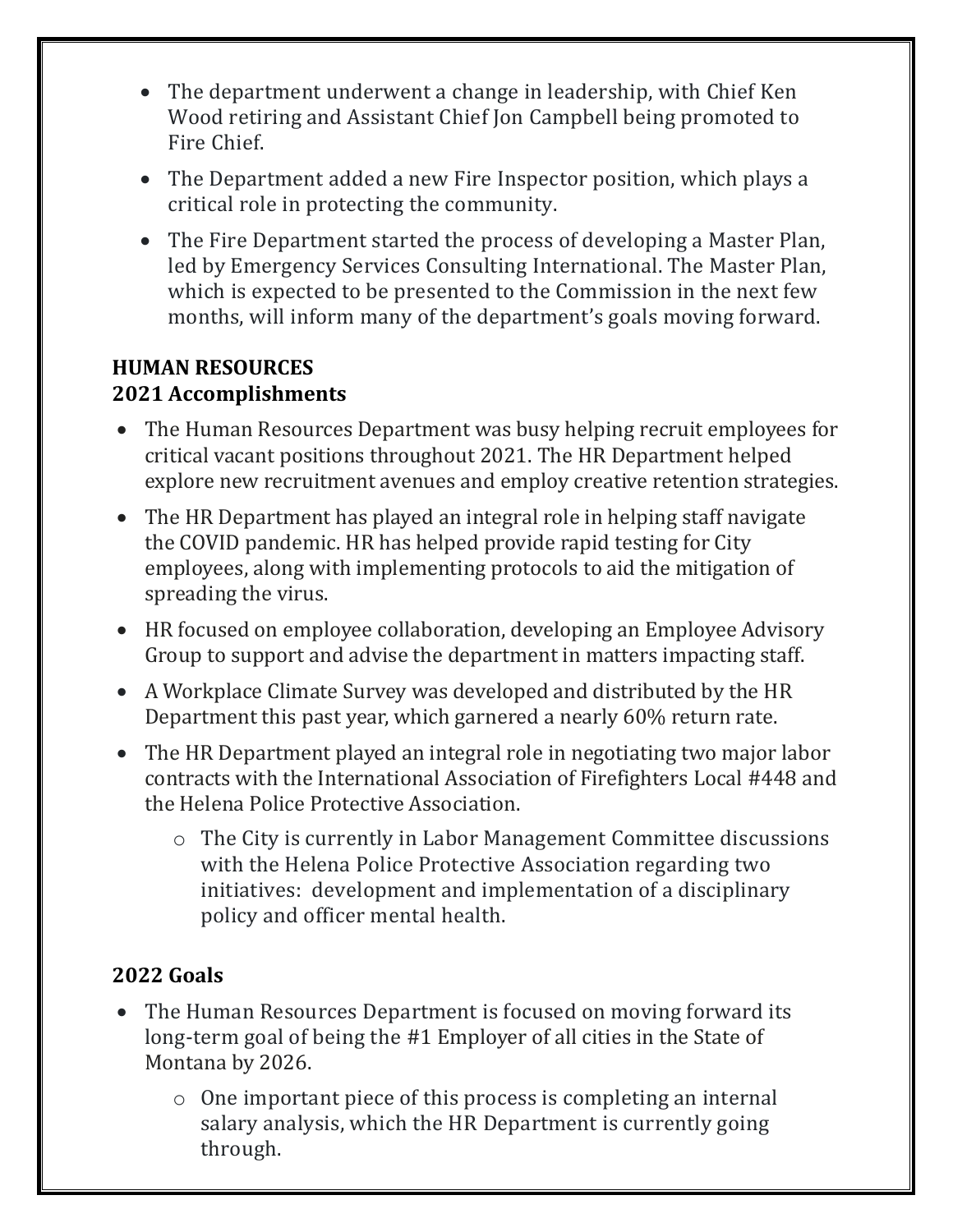#### **MUNICIPAL COURT 2021 Accomplishments**

- Municipal Court staff moved to their new offices and courtroom, while continuing to provide Court services during the two-week transition.
- Court documents were moved to an electronic format, making them available online and more easily accessible to the public.
- Jury Summons for Jury Service for term year were sent out in postcard form. Jurors were asked to fill out Jury Service form online, for a more efficient response from public. The court received a great reaction to this change and forms were completed online by public and processed in record time.
- Court clerks cleared 1410 warrants in 2021 and collected and issued restitution in the amount of \$63,000.

# **2022 Goals**

- Municipal Court staff will continue to work on retention and management of court documents.
- The Court is also committed to improving staff efficiency, as well as improving education of defendants on their charges and requirements to achieve compliance and completion of sentencing.

#### **PARKS, RECREATION AND OPEN LANDS 2021 Accomplishments**

#### *Open Lands*

- With Community Partners Helena Rotary, the Open Lands staff constructed an accessible trail on Mount Helena to facilitate access for people of varying ability levels to enjoy our cherished Mount Helena City Park.
- Open Lands completed 275 acres of forest fuel reductive thinning within open lands and treated approximately 410 acres of noxious weeds treatment within city open lands.

#### *Parks*

- The Parks and Recreation staff managed to maintain and keep the City parks open for use despite the water restrictions.
- Improvements were made to the Pedestrian Mall, Kindrick Field and Memorial playground.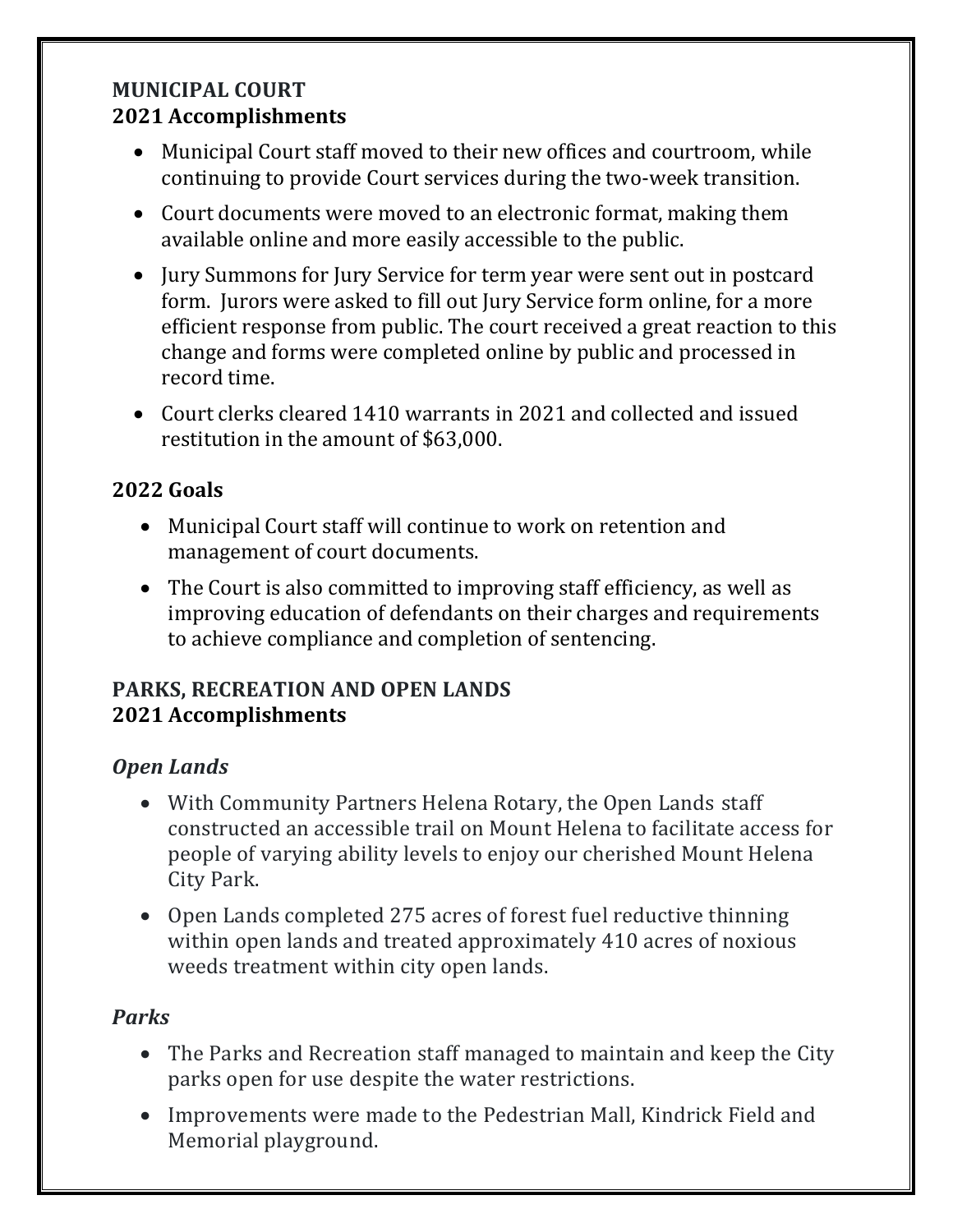• Parks installed an irrigation well to increase access to quality water resources in Waukesha Park and Community Garden.

#### *Recreation*

- The Recreation Department hosted over 22,000 visitors at Last Chance Splash and Pool.
- Recreation staff taught more than 1,000 kids through swimming lessons, tennis lessons, pickle ball lessons and ice-skating classes.
- The City resumed planning and communication efforts to explore a Regional Parks District with the County that could, if ultimately implemented, appreciably improve ability to maintain and provide recreation and sports amenities and services to the greater Helena area and community.

# *Urban Forestry*

• Urban Forestry staff removed 124 trees, planted 168 new trees, and donated over 40 cords of firewood to the Low-Income Energy Assistance Program.

#### *Civic Center*

• Despite the continued challenges COVID has created for the events industry the Civic Center hosted over 70 different events in 2021, with 135 dates booked at the venue.

# *Golf Course*

- Bill Roberts Golf Course saw an increase in rounds played to 36,655.
- The Golf Course hosted three weekends of cross-country track events, a disc golf tournament, and hosted many weeks of cross-country skiing in partnership with the Last Chance Nordic Ski Club.

# **POLICE**

# **2021 Accomplishments**

• The Police Department established several civilian positions within the Department, which will help the department continuing developing its community engagement efforts. These positions include a Volunteer Coordinator, Animal Control/Urban Wildlife Program Officer, and a Crash Investigator.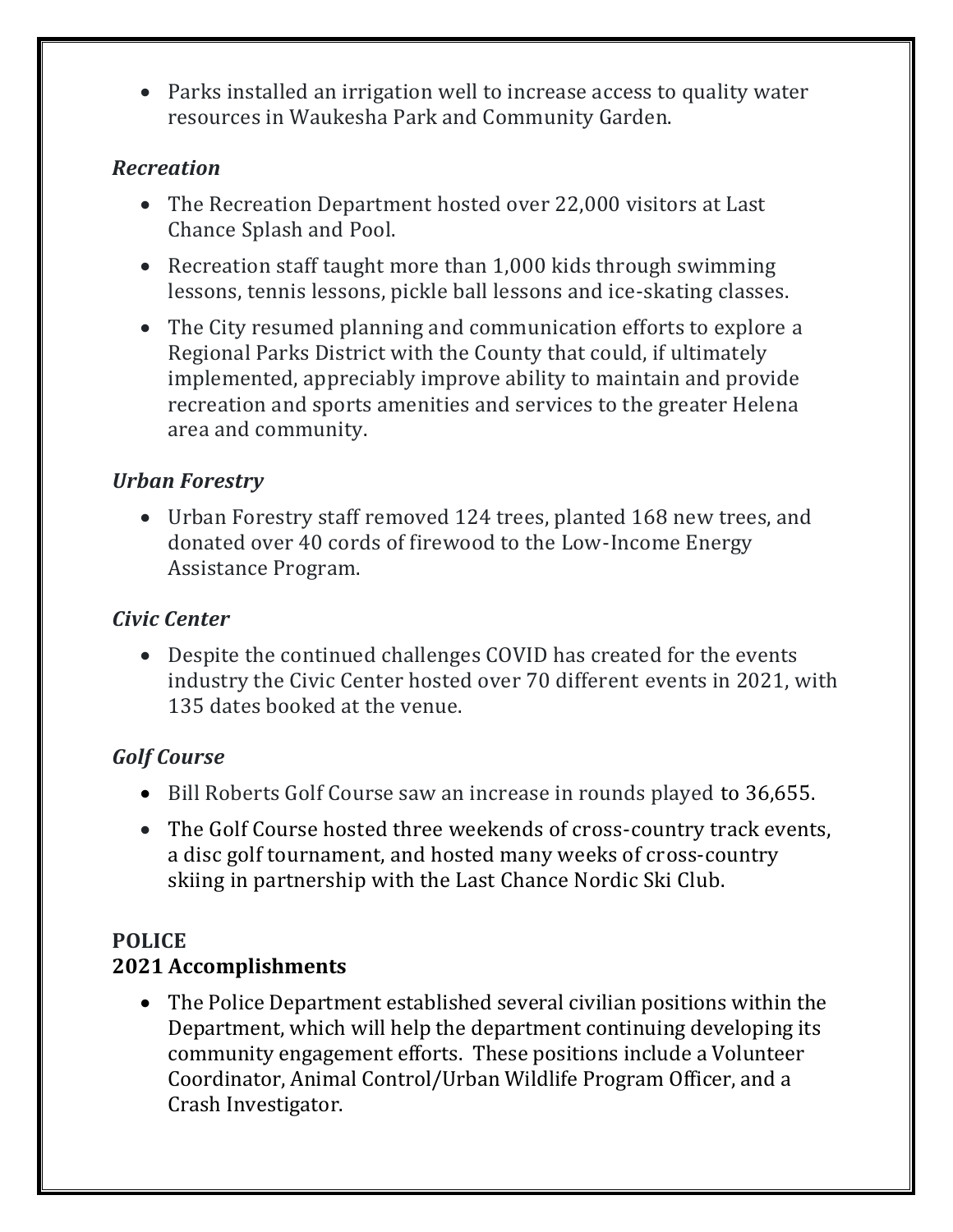- The Police Department also hosted its first ever Citizen Academy. The Academy started in September of 2021 and ran for 8 weeks. This Citizen Academy allowed the community of Helena to see and learn first-hand what goes on with the Police Department and its operation.
- The department started the process for implementing a new Computer Aided Dispatch/Records Management System, which will take multiple years to complete.
- Chief Steve Hagen retired after 30 years of service to the Helena Community. We thank Chief Hagen for his many years of service to the Department and our community.

# **2022 Goals**

- The Police Department is focused on recruitment and retention of Officers. By the end of 2022, we would like to be closer to full staffing.
- Leadership is working on implementing a mental health program within the Department for our Officers and support staff.
- Community engagement will remain one of the Police department's primary focuses, along with Public Safety. The Department wants to make sure to keep developing positive community partnerships.

#### **PUBLIC WORKS 2021 Accomplishments**

- The Public Works Department accomplished several substantial projects, including its support of the Rodney Street Project, as well as completing all the installation of the Water and Sewer Mains on the Westside Project.
- Public Works added 3 miles of water main and 1.85 miles of sewer main to the system.

#### *Water Treatment*

• The water treatment team produced 2.15 billion gallons of water in 2021 this is a record amount. 65% of the water was produced within a 60-day timeframe.

#### *Wastewater Treatment*

• Through optimization, the Wastewater Treatment team achieved the best phosphorus numbers ever for the City of Helena and gained a better understanding of what will need to be done in the future.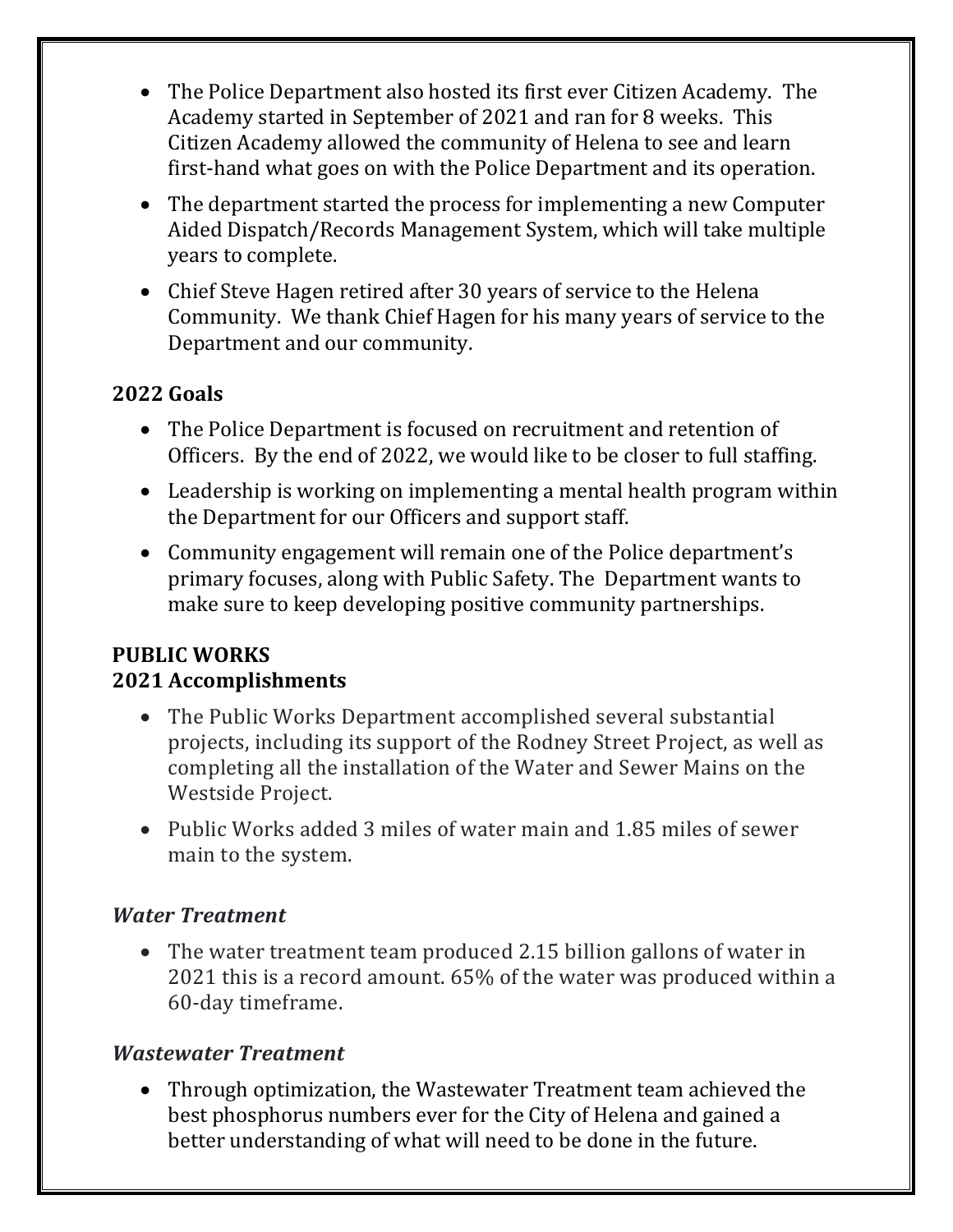• We had five consecutive quarters of no chronic toxicity. Per our permit, we requested a reduction through DEQ and it was granted. We now will test one species alternating which will be a cost and labor savings for the City.

# *Utility Maintenance*

- The Utility Maintenance team repaired 17 main breaks with a large percentage of the break being in the winter months.
- The Utility Maintenance staff also changed out 417 meters and added 110 new meters.

# *Solid Waste*

- The Solid Waste Division suppled customer service to 188,072 vehicles at the Transfer Station in calendar year 2021.
- The Solid Waste Division diverted 2,479 tons of recycling in 2021 at the Transfer Station and outlying sites around Helena.
- The City of Helena, in contract with Helena Recycling, diverted 377 tons in the source0-seperated curbside collection program in 2021.
- The City of Helena generated 4,791 tons of compost in calendar year 2021.

#### **TRANSPORTATION SYSTEMS 2021 Accomplishments**

- The Transportation Department was busy in 2021, moving construction projects forward while improving operational systems.
- Six Blocks of Rodney Street (from Broadway to 9th Avenue) were completely reconstructed with new water mains, sewer mains, ADA ramps and sidewalks. The business district on the south 3 blocks were further enhanced with period lighting and tree vaults.
- The Transportation Department partnered with the Railroad Urban Renewal District to fund replacement of 3,600 square feet of sidewalk and 320 feet of curb and gutter in the 6th Ward business district.
- The Transit team started implementing a new interactive trip scheduling platform and customer app that allows a passenger to book a trip, adjust time and provide the customer with the ability to pay the required fare electronically. This platform will launch in early 2022 with the first user group being our established ADA Paratransit Service users.